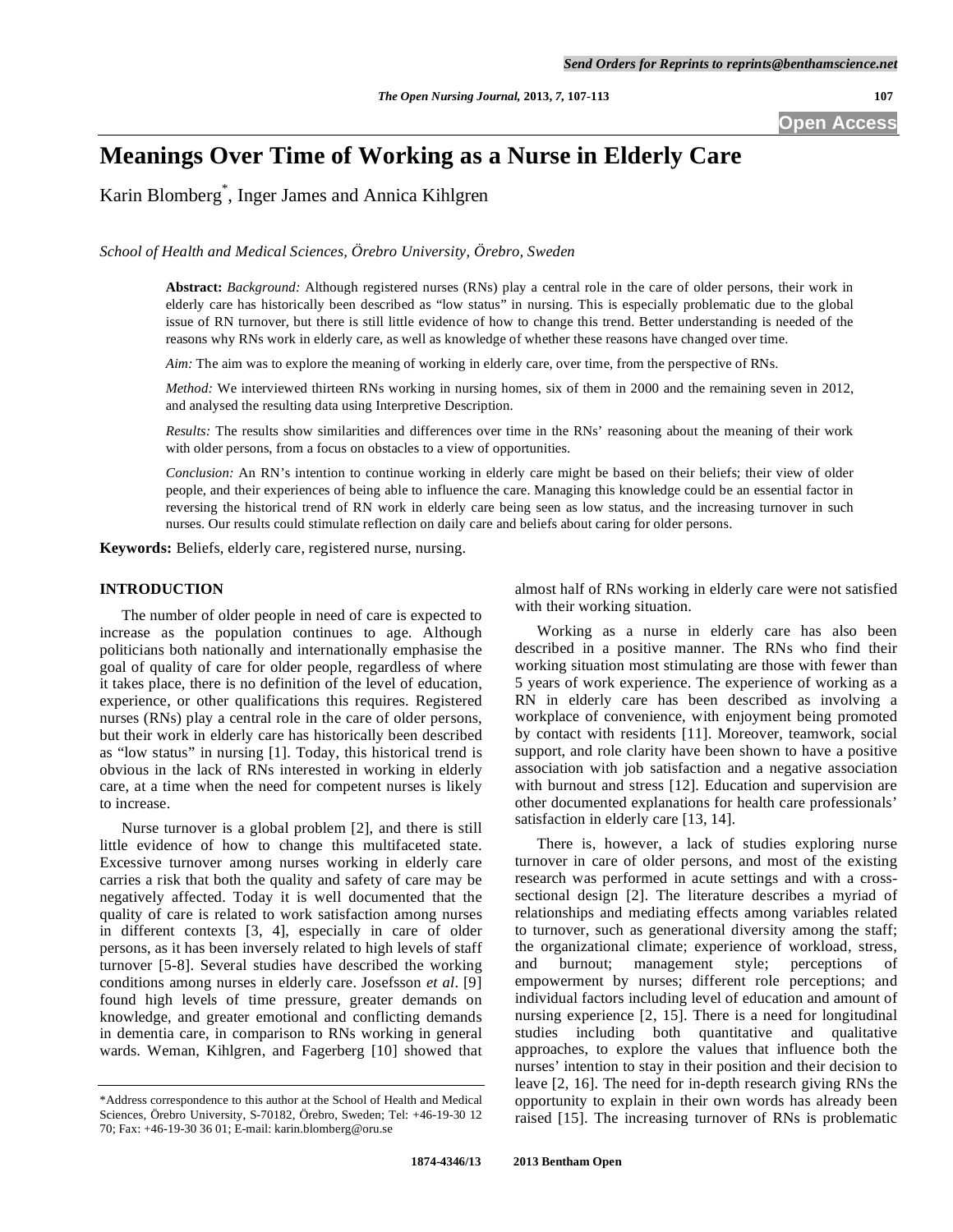especially with the lack of nursing students and RNs interested in working in elderly care today, at a time when the need for competent nurses is likely to increase. In order to develop interventions to address the above problems in elderly care, there is a need for increased knowledge and a better understanding of the reasons why RNs work in elderly care, as well as whether these reasons have changed over time i.e. between 2000 and 2012. The aim of this follow-up study was therefore to explore the meaning of working in elderly care, over time, from the perspective of the nurse.

## **MATERIALS AND METHODOLOGY**

## **Design**

 This follow-up study had an explorative design with a qualitative approach. We interviewed RNs on two occasions, in 2000 and in 2012 in order to explored similarities and differences in the nurses' reasons over this time.

## **Sample**

The RNs were strategically selected from different nursing homes within a municipality in Sweden, from among those staff with more than five years' experience of working with older people. One difference in the context of the RNs between the years was that in 2000 the nursing home was newly opened. The participants consisted of six RNs (aged 30-45, all women) in 2000 and seven RNs (aged 32-58, 6 women and 1 man) in 2012.

#### **Data Collection**

 The third author performed the interviews in 2000, and the second author performed the interviews in 2012; both are experienced researchers in elderly care. In accordance with the wishes of the interviewees, we conducted the interviews at their place of work. We chose to use open interviews in order to gain a deeper understanding of the RNs' views on working in elderly care [17]. On both occasions, we asked the same question i.e. their experiences of caring for older persons at the start of the interview. We encouraged the RNs to speak as freely as possible about their expectations of their work and their experiences, and used follow-up questions such as "Please tell me more about that" or "What do you think about that?" The interviews were audio recorded with the participants' permission, and each lasted 60-90 minutes. An experienced secretary transcribed all interviews verbatim.

#### **Data Analysis**

 We read the transcripts repeatedly to obtain a sense of the data as a whole. The analysis was based on interpretive description [18], an inductive approach built on the key axioms of naturalistic inquiry [19]. We initially grouped the RNs' descriptions of working in community care by their meanings of working in elderly care, resulting in a preliminary categorization scheme. In the next step, we divided the interviews into two groups, one with the interviews from 2000 and one with those from 2012, and then analysed these groups in relation to each other i.e. similarities and differences between these data. We asked the question "How do the RNs describe their work in 2000 and in 2012?" in order to find similarities and differences in the text. An overall dimension and five themes were identified across the data with subthemes describing similarities and differences over time. All authors discussed and validated

the preliminary findings. Quotations are presented below to illustrate the findings, having been translated from Swedish to English by an authorized translator. Hesitations and unnecessary words are indicated by (…), and square brackets [ ] indicate comments from the authors.

#### **Ethical Consideration**

 Permission to interview RNs in community care in 2000 was given by the Regional Ethics Committee (803/99). Approval for the further interviews 12 years later was granted by the Regional Research Ethical Committee (2011/009). The RNs were not regarded as dependent on the interviewer in any way, and could decline participation in the study at any time without giving a reason.

## **RESULTS**

 The overall dimension "From a focus on obstacles to a view of opportunities in working in elderly care" included descriptions of how these nurses saw their work with older persons, a field that they had all actively chosen to work within. The meaning of working in elderly care ranged from a focus on obstacles to a view of opportunities. Below we describe this overall dimension in relation to the component five themes. The findings from the earlier interviews in 2000 are given first in each theme, followed by findings from the later interviews in 2012. Finally, we present a comprehensive synthesis of the results.

#### Theme 1: The value of older persons' needs

## *A focus on obstacles - "Older persons are demanding"*

 The nurses experienced the needs of the older persons as being demanding. Even when they expressed an understanding of this as being related to age and disease, they still experienced consequences such as less job satisfaction. They explained that helping the older persons could be rewarding, but that they also received complaints when the older persons did not feel they were being helped quickly enough.

> *"Sure, they are sometimes grateful, and then you get some reward for your efforts. That happens. But often it's complaints, that you don't come fast enough."* (RN5 2000).

 The nurses described the needs of the older persons as being selfish, and the older persons themselves as being demanding, egotistical, and insistent on getting attention.

> *"I have never met so many demanding old people ever. Because everyone here is basically clear in the head, and they can and do make demands."* (RN1 2000).

 The RNs noted that the older persons did not seem to understand that there were other persons who were also in need of help. They also explained that the older persons' egotism required understanding from the carers.

> *"Unfortunately, I think that many people become egotistical when they get old. But it probably has to do with illness, so you try to think they haven't been this way their whole lives."* (RN4 2000).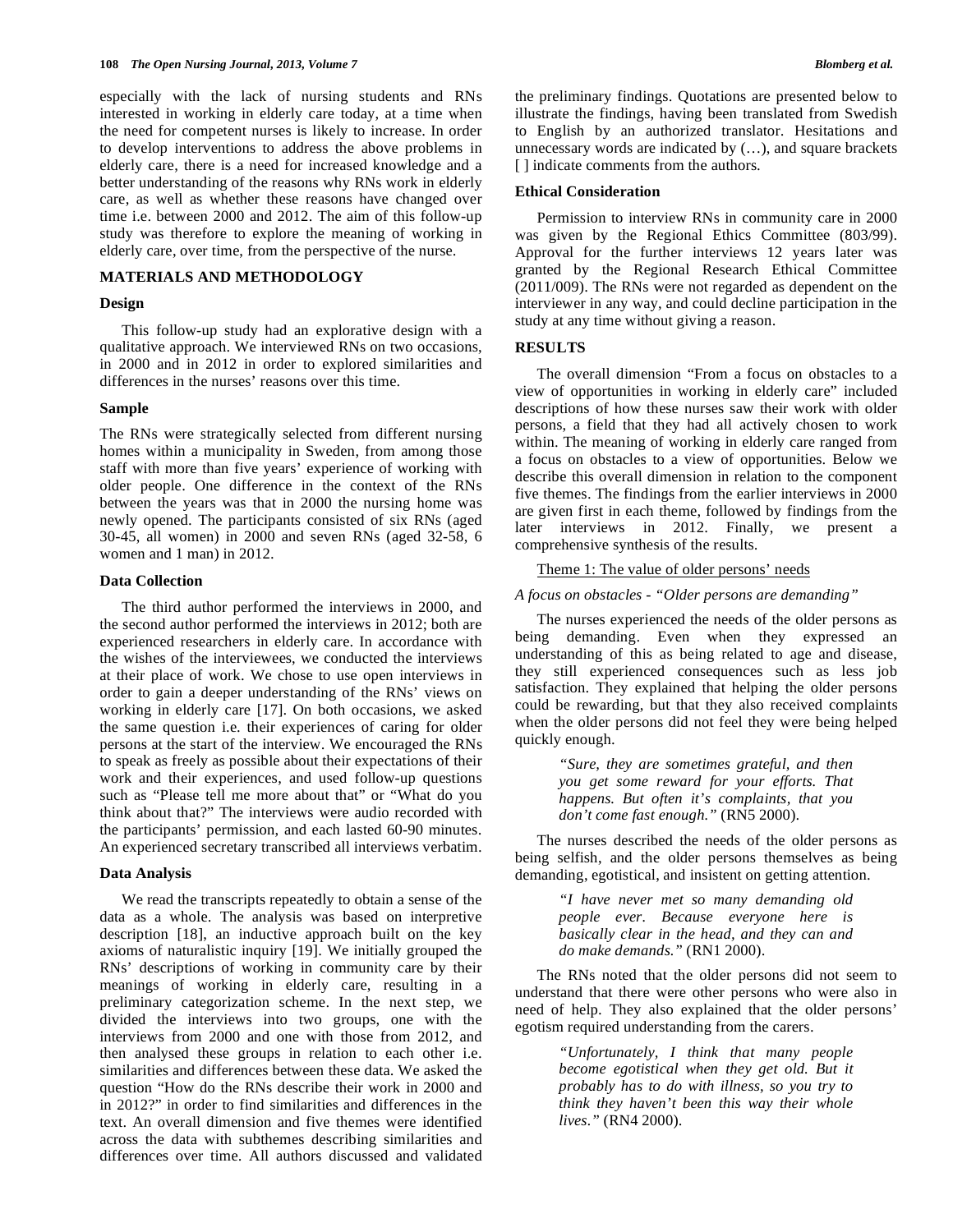*A view of opportunities - "It is the older persons who decide."* 

 The nurses listened to and followed the older persons' needs. If the interaction between a nurse and an older person failed to work out, for example if nothing the nurse said or did was good enough, the nurse could ask a colleague to take over. However, these situations sapped the nurses' energy. The nurses noted that the caring was performed individually and was tailored to the older person's needs and wishes. This meant that the nurse must be flexible and comply with and listen to the older person; this was also a way to show respect. It was the older persons who made the decisions; it was their home and their life, and the nurses and staff should respect that.

> *"Here they become a person, I think, when we go to their house. I see how it is there, how they live and so on. So I'm a guest in their home."* (RN6 2012).

 The nurses considered it important that the older persons should live their lives as they wished in their own homes.

> *"They can have schnapps. It's their house they decide. Get to smoke and eat snacks."*  (RN2 2012).

 In order to meet the older persons' needs and wishes, it was important to get to know them and find out about their earlier lives. If the older person could not speak about their life history, perhaps their relatives could.

### Theme 2: The value of caring time

#### *A focus on obstacles - "I'm not enough"*

 The nurses described how a lack of time meant they essentially could not provide the care they wanted to give to the older persons. It was clear from the interviews that the nurses saw major deficiencies in their care, leading to a feeling of inadequacy and the feeling that there was not enough time to give good care. The low numbers of personnel led to poor-quality care, and there was a discrepancy between the residents' need for nearness and the caregivers' available time. Often, the older person's needs could not be met due to the lack of time. The nurses felt they could not take personal integrity into consideration, and the care was not adapted to the individual. Situations involving different kinds of violation of the older persons were described, such as power relationships, insults directed at the older persons, and "rude" ways of relating.

> *"... if you think that they need to go to the bathroom, so to speak…it should be a right…but often they just have to pee in a diaper…you don't have time and they can't go themselves…"* (RN2 2000).

 However, the nurses gave priority to the older persons' needs, and put their own selves to one side in favour of keeping up with providing care. They also expressed the desire to be able to get time and peace to focus on care:

> *"…to be able to take it easy with them, not feel stressed because you have to do this and that later in the day. To be able to give things the*

*time they need, that's when it feels good for me."* (RN6 2000).

 There were also days where there was time to do things other than those that absolutely needed to be done, and these were the days that the nurses longed for. A good day for a RN could be when there were enough personnel and the weather was nice, so the older persons could go outside or the nurse could sit on the edge of the bed and talk.

## *A view of opportunities - "I have to be flexible"*

 The nurses expressed that they had time to care, even if it was not optimal. They made an active choice not to become stressed, and to provide the best possible care, adapted to the older persons' needs and wishes.

 It was clear from the interviews that the RNs had chosen to work within elderly care because they felt that in this context there was enough time to give care to the older persons. Several of them had previously worked at the county hospital, where the work had been more stressful and they did not have enough time for the patients. At their current workplace, within elderly care in the community, the work was less stressful:

> *"No, I did think it was a bit of an assembly line there at the hospital. I... - want to take some time with the residents. I think that's quite nice."* (RN7 2012).

 However, the nurses' administrative work took time away from the possibility to be near the older persons and participate in the direct care. Some of the nurses noted that the perceived lack of time could become a mental barrier, and this in turn could mean that the efficiency of the care suffered.

> *"It can be a mental obstacle too. That sometimes makes you less efficient in what you do too."* (RN7 2012).

 In this case it could be better to accept that work in community care entails a lot of administration. Changes in the older persons' health meant that the care had to be flexible and ongoing planned, which in turn meant more administration. Some of the nurses made an active choice not to become stressed about their work, even if they lacked time to ensure the best possible care. Despite this, they wished that they had more time so that they could perform nursing care in a different way.

> *"Sometimes I feel like I wish we had more nurses. That we shouldn't be basing things on this much delegation."* (RN6 2012).

#### Theme 3: The value of caregivers' work

*A focus on obstacles - "The organization does not work (but I like the older person)"* 

 The nurses perceived that the organization did not work, nor did their collaboration with colleagues; both were essentially obstacles. However, they found reciprocity in their relationships with the older persons.

 Several of the RNs had previously worked at the county hospital, and had not been prepared for the fact that their new workplace was organized in a completely different way.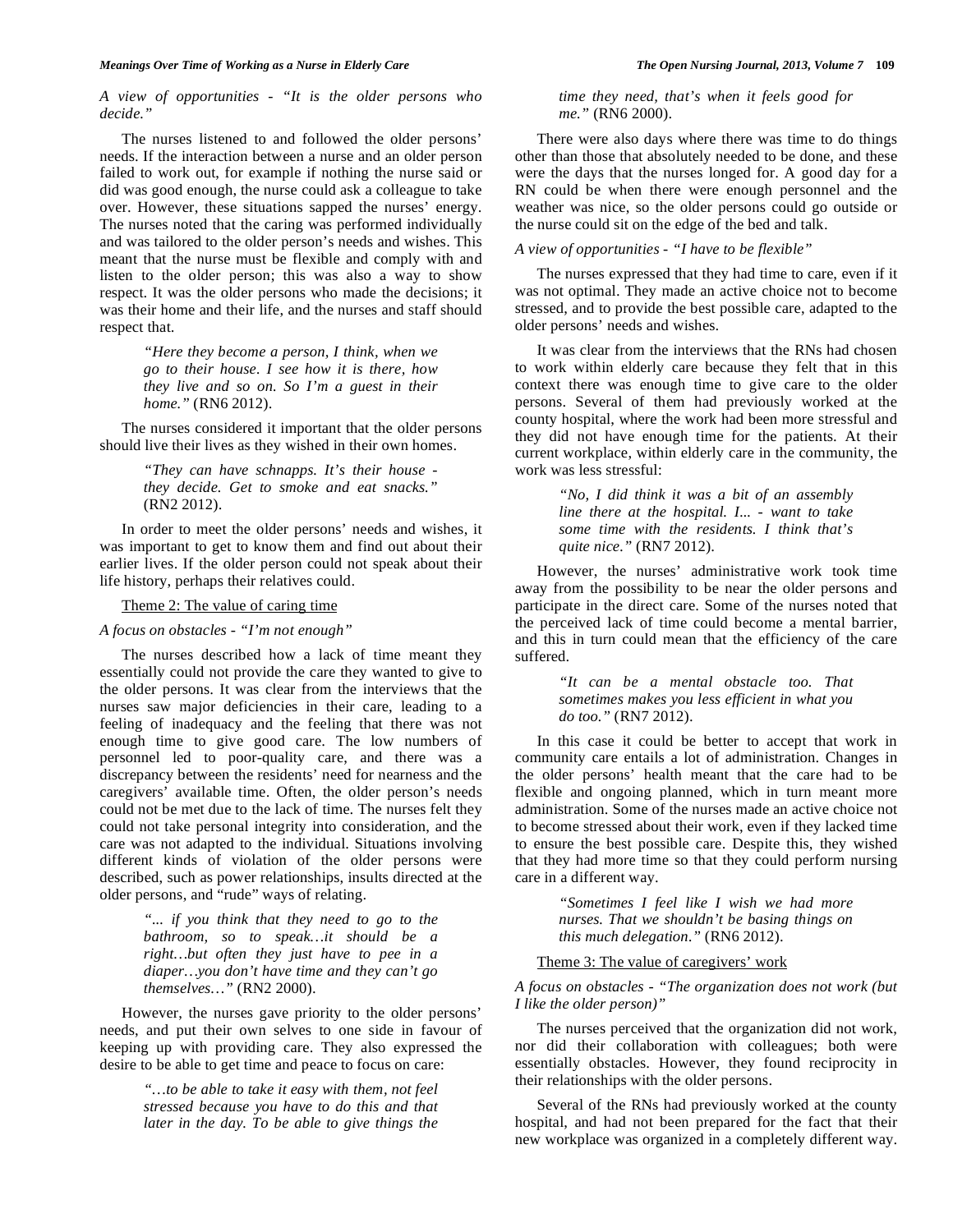*"In established workplaces, everything is already settled, but in a new place, you can get new inspiration."* (RN1 2000).

 The nurses had also experienced that there were different cultures in different organisations, making it hard to switch organisations. Starting to work in a new organisation is demanding, and if the organisation does not work, the nurse may decide to leave. Our informants expressed both admiration for those who had sustained long careers within elder care, and concerns about having the energy to get to retirement.

> *"You wonder how long you will have the energy for health care; I have at least 20 more years to work."* (RN6 2000).

 There were also statements about negative influences from colleagues who did not get on with their work, and thoughts about looking for new jobs. There's nothing they just said because the chance of getting a job was easy.

> *"But it is difficult when people talk about applying elsewhere…because jobs seem to be available everywhere."* (RN3 2000).

 However, the RNs said that they enjoyed working with older people, and felt that the work suited them. They appreciated their relationships with the older persons, and considered having conversations with them to be fun and rewarding. There was reciprocity in these relationships; the nurses got something back from the older persons.

*A view of opportunities - "I have an opportunity to make it better"* 

 The nurses experienced their work as an opportunity to gain a holistic perspective and to influence the older persons' health. The work was characterized by collaboration, and relationships were created with the older persons, their relatives, and the nurse assistants.

 The nurses who had worked at the county hospital noted that the patients there generally stayed for only a short length of time, and that they had had little opportunity to monitor these patients' care. They had made an active choice to work within community elderly care, to get a holistic view of the older person's situation. This allowed them to follow and influence the older persons' lives to be as good as possible, thus enriching their work:

> *"But I guess the thing is that I feel I can help someone to have a good life during their last period in life. I can't cure them, but I can see to it that their lives are as good as possible. And you're there through the whole process."* (RN5 2012).

 The nurses had a responsibility to all older persons, and hence sought a holistic view of the older persons' health status, which they then conveyed to the other staff. However, the nurses were not able to meet all the older persons they were responsible for; the staff members closest to the older persons were the nurse assistants. The nurse assistants became the nurses' eyes and ears, following the older

persons' state of health and reporting this to the nurses. The nurses also collaborated with the older persons' relatives, allowing them to gain knowledge of the older persons and obtain a holistic view of their lives.

 The nurses enjoyed their work with the older persons because it was based on reciprocity and collaboration, and allowed them to establish relationships with the older persons, their relatives, and the nurses' own colleagues.

> *"Yes, it's like you get this relationship, actually. Both with your colleagues and the staff, and with the patients and their relatives."* (RN2 2012).

## Theme 4: The value of teamwork

## *A focus on obstacles - "It is impossible to be a team"*

 The nurses considered the team to be important, but found it was difficult to work as a team when the organization was unstructured and communication was lacking.

> *"We haven't got a real structure yet at work…that is what has been difficult."* (RN5 2000).

 Those who would lead and distribute work i.e. managers had different ideas which influenced the work. The RNs said that there was a lack of clarity in the communication and cooperation between RNs, doctors, and head nurses.

> *"We talked with our doctor and she thought we should have an oxygen tube, but the head nurse disagreed…it was difficult, with that and with different opinions about things."* (RN2 2000).

 The nurses saw the organisation as unstructured compared with their earlier experiences. They expressed dissatisfaction with their managers' decisions to recommend local guidelines instead of the national guidelines provided by the government; the RNs were accustomed to following routines from the National Board of Health and Welfare.

## *A view of opportunities - "We can learn from each other"*

 The nurses noted the importance of the team and the collaboration with the nurse assistants; it was the nurse assistants who were closest to the older persons. The care was designed through the team of nurses, nursing staff, and occupational therapists, and it was also the team that could initiate changes. The nurses felt the lack of a manager in the team. They saw a danger that the managers were so far away from the actual caring work that they would not be able to understand it.

> *"That's why we miss the manager more. Oh I do know that - that we've said that in these team meetings, that we're supposed to have that unfortunately not everyone has - the team manager should participate. And I think that's really important. Otherwise I think they get too distant from the care."* (RN4 2012).

 The teamwork between the nurses and nurse assistants meant that they helped each other with the work, and the nurse assistant acted as the nurse's extended arm.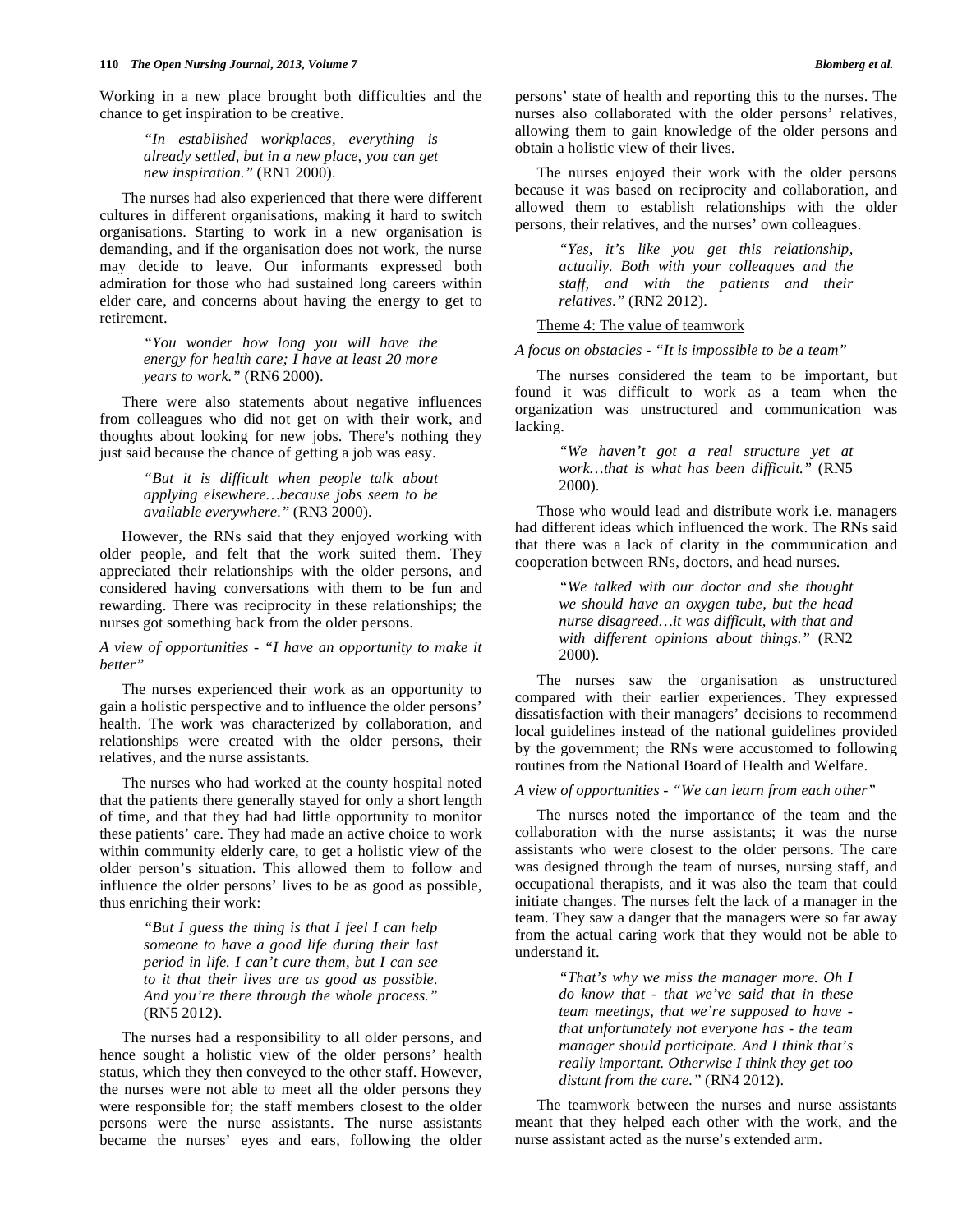*"As a nurse it's really hard since we're not there the whole time to see what's going on, so we have to be able to work with the nursing staff too. Have a team, sort of."* (RN3 2012).

 Within this collaboration, the RNs and nurse assistants could learn from each other. The nurses could show the nurse assistants how they should behave towards the older persons; and the nurse assistants, who were closest to the older persons and knew them best, could show the nurses how each individual older person preferred to have their care performed.

## Theme 5: The value of management

## *A focus on obstacles - "Where is the boss?"*

 The nurses felt the lack of a knowledgeable, involved manager who dared to make decisions and was present at the workplace. The interviews included expressions that could clearly be related to the competence of the management and their presence at the workplace.

> *"Sure, they [the managers] are important. They should be engaged and all that. And I think it is important that if they say they are going to look into something, they do it, and this is where it has been lacking."* (RN1 2000).

 The RNs thought that the management had a significant function, but they also understood the exposed position and complexity in the management's role. However, they wanted to have a manager who knew how things worked, and who got involved and got things done. They believed that managers ought to have experience in elder care and should really stand for what they say. The nurses made several statements about whether the manager should be a RN or not, and questioned whether a manager who was not a RN could understand the meaning of the questions asked by a RN on duty. They described having had a number of managers who did not know anything about health care. Absent management was a concern, as were uncertainties about the schedule and work times.

> *"…there is a lot that should be taken care of that doesn't get done…a lot that is said that doesn't get checked, and it gets annoying then…it is an annoyance for everyone."* (RN3 2000).

 However, it was important, regardless of profession, that the manager was a person who took responsibility and handled the problems occurring in the workplace.

# *A view of opportunities - "I can be the boss"*

 The nurses said that they could take responsibility for managing the work when they had an overall perspective of the older person's situation and everyday life. However, they lacked the power the manager had to lead the work, which could be a concern when the manager was absent. They saw themselves as the only staff members who had a holistic perspective on the older person's situation. They planned, organized, and administrated the care around the older person. It was important to be an authority in the management to the staff at the same time as it was important to act as a coach. The nurses had a great responsibility within the staff group, which included many agency staff. They also noted that the work should be well planned and structured.

> *"There is a lot to do with regard to planning, getting the full picture, and making sure there's a good basis for the nursing staff... I mean, good work lists and coaching them [the staff] because you have so many patients so you can't do it all yourself."* (RN2 2012).

 The nurses missed having a manager in the team, because they found it difficult to organise the work without having access to the powers of a managerial position.

> *"Because I miss that. I'd like to include the manager more because she often has the answers, after all."* (RN1 2012).

# **SYNTHESIS**

 A common thread in both the earlier and later interviews with the RNs was that they appeared to want to provide the best care possible for the older person's needs. However, there were also discrepancies between the two groups of interviews, see Table **1**. In the earlier interviews, the RNs described the older persons as demanding, which gave them less work satisfaction. The RNs felt insufficient, and saw major deficiencies in the care they provided. There were descriptions of deficiencies in the organization, lack of supervision, and a lack of collaboration or teamwork. The RNs mainly saw obstacles, and expressed a lack of solutions and initiative to handle these problems. The later interviews, on the other hand, revealed that the nurses were flexible and adaptable to the older persons' needs. Their work provided an opportunity to get a holistic perspective and to influence the older persons' daily lives and health. There were also descriptions of collaboration and relationships with the older persons, their relatives, and the nurses' own colleagues. The

**Table 1. Similarities and Differences in Meanings of Working as a RN in Elderly Care, Described by RNs in 2000 (n=6) and in 2012 (n=7)** 

| RNs Working in Elderly Care in 2000                          | RNs Working in Elderly Care in 2012     |
|--------------------------------------------------------------|-----------------------------------------|
| Older persons are demanding                                  | It is the older persons who decide      |
| I'm not enough                                               | I have to be flexible                   |
| The organization does not work (but I like the older person) | I have an opportunity to make it better |
| It is impossible to be a team                                | We can learn from each other            |
| Where is the boss?                                           | I can be the boss                       |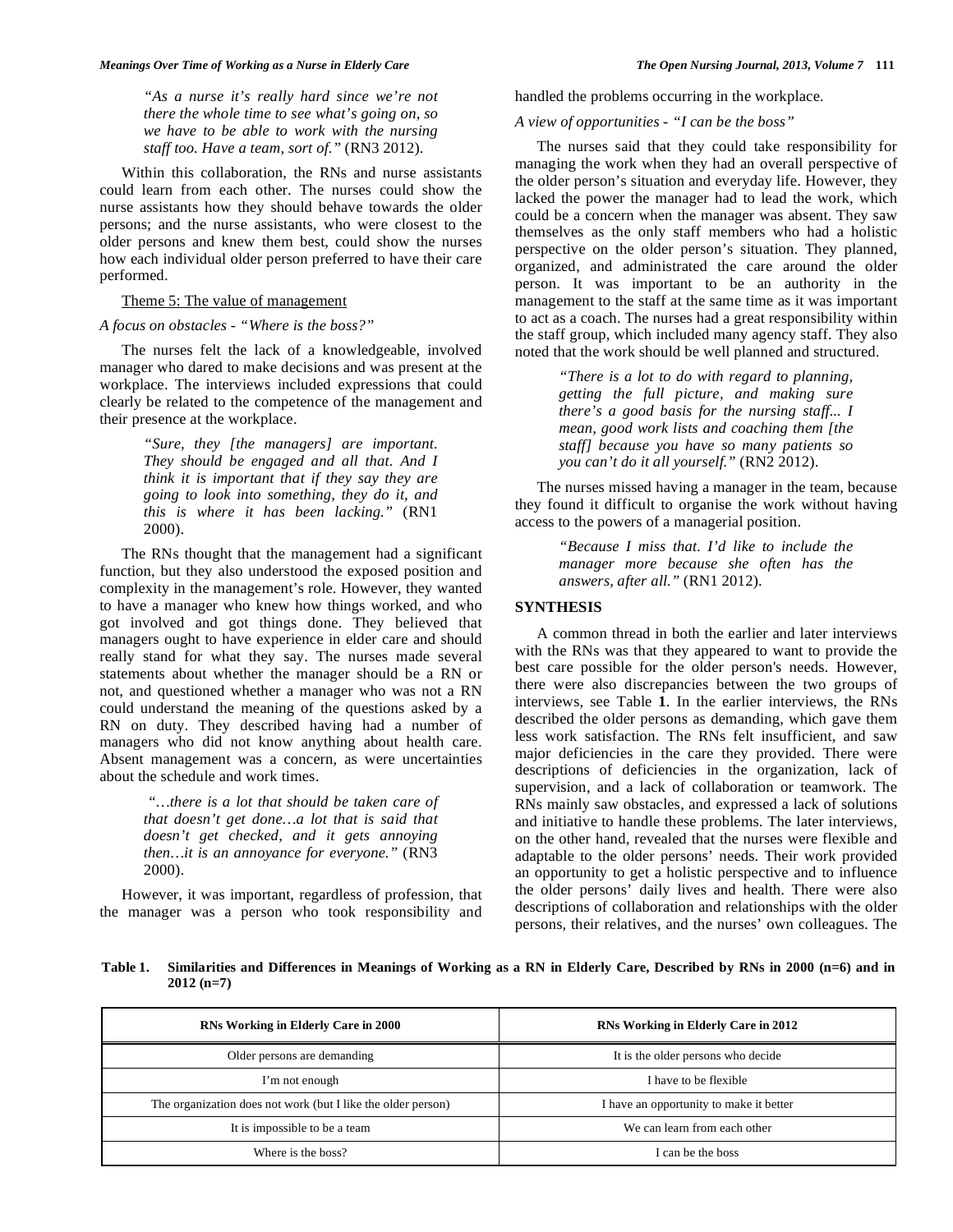RNs saw the older persons and the nurse assistants as the most important participants in their work. These RNs saw the opportunity and took the responsibility for leading the work in a team.

## **DISCUSSION**

 Our findings show similarities and differences over time in the RNs' reasoning about the meaning of their work with older persons. In the later interviews (in 2012), the RNs seemed to be more focused on the opportunities in their work and the possibilities to create relationships with the older persons and their relatives. They also described that they took a leadership role in the teamwork, and valued the older persons and the nurse assistants as the most important participants in the work. There was an overall focus on the older person's needs. From a societal perspective, a number of changes occurred within Swedish elderly care during the twelve years between the interviews. A set of national core values for the elderly were introduced in 2011, aimed at ensuring older persons a life of dignity and well-being, and including the ethical values and norms that should direct the care of such persons [20]. Although these directives almost exclusively take a "top-down" perspective, the question is whether the directives have had an impact on the RNs' views and beliefs about their work. Our beliefs can be seen as "the lenses through which we view the world" [21], and these beliefs influence the way we interpret and act in different situations [21]. The RNs' intention to continue working in elderly care might be based on their beliefs; that is, their view of older persons and their experiences of being able to influence elderly care. The way in which we manage this knowledge could be an essential factor in reversing the historical trend of RN work in elderly care being seen as low status, and the increasing nurse turnover. A shift in attitudes must occur, from a focus on problems to a more positive view of the meaning of working as a RN in elderly care. Thus, interventions in elderly care must be based on a "bottom up" perspective i.e. working together with "the participants" [22].

 The interviews conducted in 2000 were interpreted as lack of a humanistic approach; disregarding behaviour was observable in the RNs descriptions of their work in elderly care, meaning that the older persons did not get the support they needed. Dahlberg [23] described suffering from care as suffering arising from the relation between patient and staff when the focus of care is shifted from the patient's suffering to the staff themselves and their needs. The RNs interviewed in 2012 seemed to be more person-oriented rather than taskoriented, which is in line with the recent movement to a more person-centred care [24]. However, the findings did not indicate the quality of care, and there might be a gap between our informants' descriptions of their work and how RNs really act. Nevertheless, the obvious striving of the RNs to create a caring relationship with the older persons and their relatives is likely to be of decisive importance for how the quality of the care will be experienced.

 It seemed in the 2012 interviews that collaboration was central in the RNs' reasoning. Collaboration was described in terms of support for the RNs and the possibility of learning from each other, but was also seen as essential in providing the best possible care to the older person. It is well

known that the extent to which different health care professionals collaborate may affect the quality and safety of care as well as patient outcomes [25-26]. The RNs also described the central role they played in creating a good relationship with the nurse assistants, which will probably have consequences for the nurse assistants' experiences of being empowered [27]. A lack of collaboration between professionals might lead to disrupted care that diverges from the fundamentals of holistic care; this was clear in the interviews conducted in 2000. However, responsibility lies not only with the individual RN, but with the team, the organization, the care culture, the education system, and political decisions. Nursing education should be designed to include the possibility for discussing and reflecting on core values and one´s own beliefs about caring for older persons and interacting with their relatives. This is necessary not only for creating better prerequisites for being able to care for older persons, but also for encouraging young people to become interested in working in elderly care. The future of elderly care lies in our ability to recruit and retain the next generation of nurses [28], and in the development of nursing competence [29]. Price [28] has emphasized the need for realistic and contemporary portrayals of the nursing profession and the role of RNs. Our findings, which focus on the meaning of working as a RN in elderly care today, could act as a "role model" in the formulation of career expectations and career decisions for the next generation of RNs [28].

#### **Methodological Considerations**

 Conducting longitudinal qualitative research raised several methodological difficulties due to changes in the society, the elderly care i.e. more multi-diseased person are cared for today, as well as the changes in the study population during the time. It was impossible to conducting interviews with the same RNs due to a staff turnover over time. If we had conducted several interviews on repeated occasions with the same RN, we may have been able to provide a deeper and probably a more multifaceted picture of the meaning of working as a RN in elderly care. Another limitation might be that the earlier interviews were performed with RNs working in the same nursing home. It may be reasonable to assume that nurses at the same workplace shared the same care culture and thus had similar reasoning. On the other hand, the RNs in the later interviews expressed comparable reasoning even though they worked in different nursing homes. The number of participants could be seen as limited. To ensure the quality in the study, we strove to learn from the RNs and set our own preunderstanding to one side during the interviews and analysis of the data [30]. We conducted continuous critical discussions between ourselves, and tested alternative interpretations and counterarguments against the data. This study was based on a methodological approach built on the key axioms of naturalistic inquiry [19], to obtain clinically relevant and useful understanding [18] of RNs' reasoning about their work in elderly care.

#### **CONCLUSION**

 Our findings described similarities and differences over time in RNs' reasoning about the meaning of their work with older persons, from a focus on obstacles to a view of